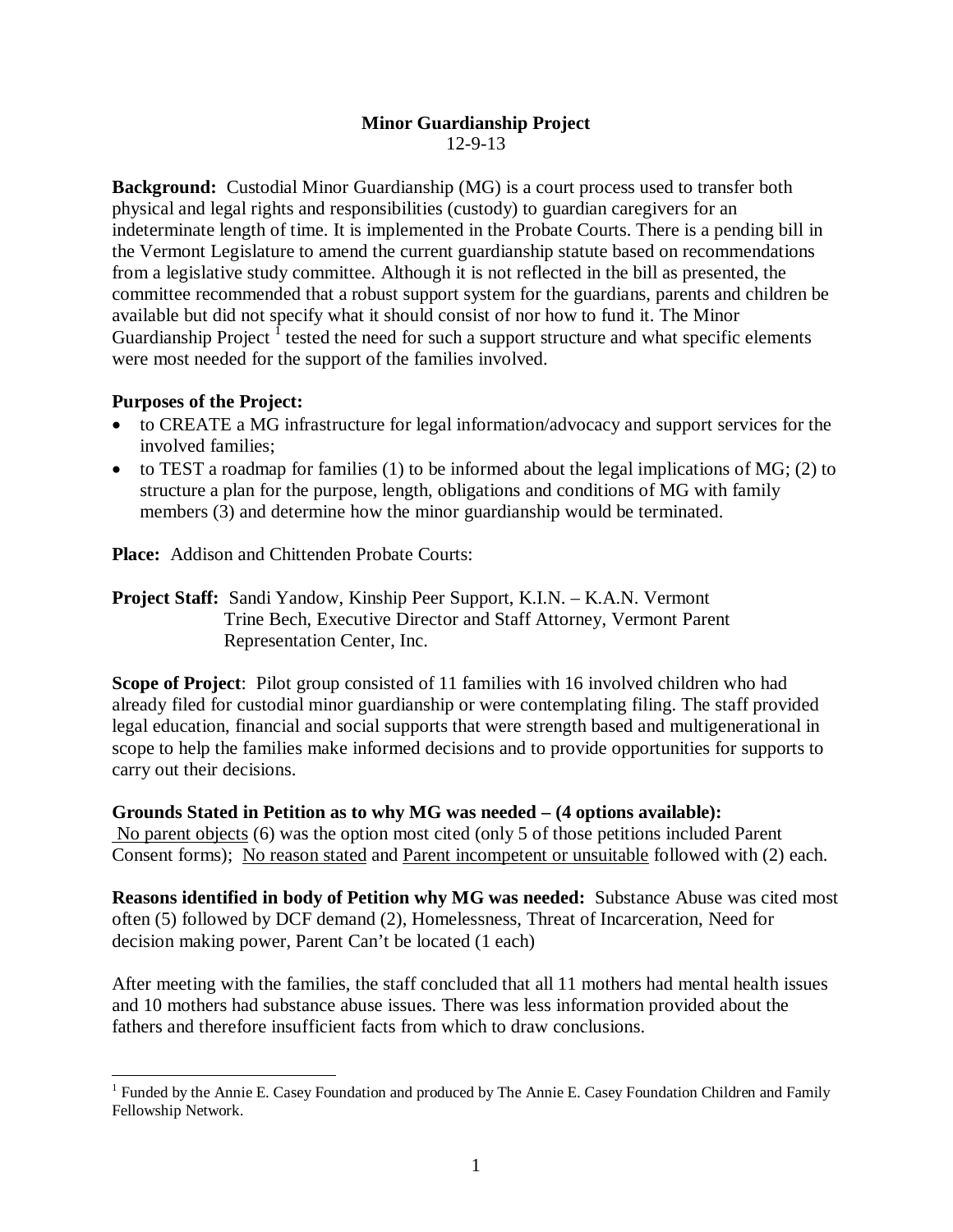**Pre Hearing Consultations:** Outreach (phone and/or letter) was attempted with all parents and proposed guardians listed on the petitions in order to schedule a pre-hearing consultation to:

- Explore the family circumstances leading to consideration of Minor Guardianship (MG);
- Educate about the array of legal options available to families considering a change in placement and supervision of a child including power of attorney, contract, Children in Need of Care and Supervision (CHINS) when DCF was involved, MG, maintenance of status quo; and about the legal and service delivery system consequences of each option.
- Inform about the supports and services available to the kinship triad (parents, children, legal guardians) and the potential impact of each resource

The staff had pre-hearing consultations as follows:

- With proposed guardians: 8
- With mother and proposed guardians: 2
- With father and proposed guardians: 1
- Proposed guardian and minor child: 1
- With all parties: 1 (ended with no petition filed as proposed guardian went out of state).

**Court Results for the Families:** 10 filed petitions for minor custodial guardianship; 1 did not file after hearing alternative options. 8 resulted in custodial minor guardianship and 2 had status conferences and withdrew petitions.

**Navigation Assistance Provided to Families:** Follow up Assistance after Hearing: 10 (1 resolved issues before hearing)

- Child Care Subsidy, WIC, Free and Reduced Price Lunch, Medicaid Transportation: 10
- Reach Up Child Only Grant and Medicaid: 10
- Parent-Child Contact: 7
- Substance abuse/mental health treatment: 5
- Access to General Assistance/Housing: 3
- Concurrent Criminal Proceedings: 2
- Long term peer navigation services: 2
- DCF case workers and safety planning meeting: 1
- Parent Enrichment: 1

## **DCF Involvement in the Families:** DCF has a policy in place, as follows.

*DCF Policy 85: Minor Guardianships: If it is necessary for the child(ren) to be in the care of an alternative caretaker on an extended basis in order to address identified dangers, it is not appropriate for the social worker to encourage or recommend that the family address that concern through the use of probate court for a minor guardianship.* 

5 families had open cases with DCF Family Services.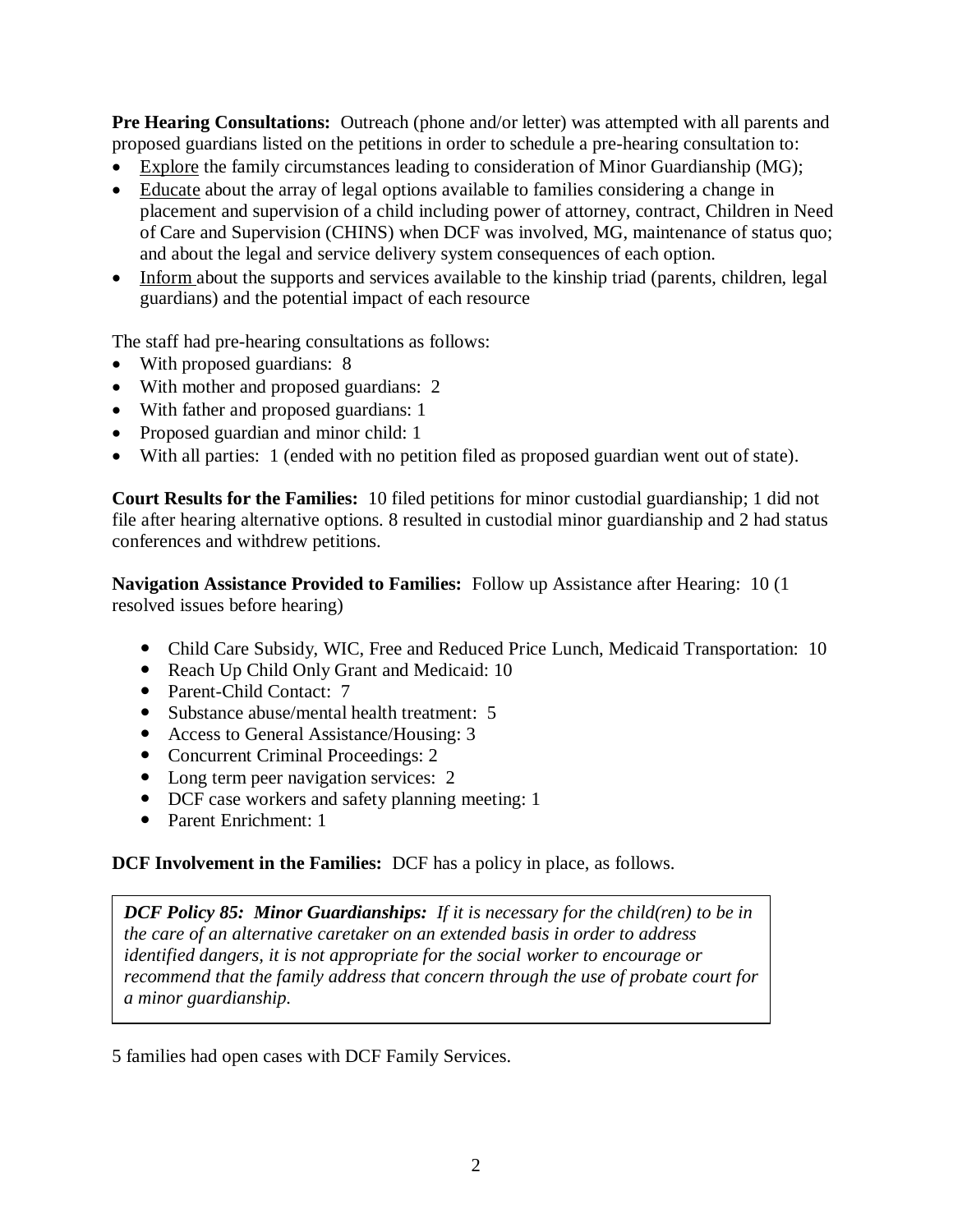**Family #1**: In meeting with DCF worker, mother and prospective guardian, the DCF worker said: "If mom does not file a petition for guardianship by Friday, DCF will file a CHINS petition on Monday".

**Family #3:** DCF worker told great grandma: "unless you take kids, I will file a (CHINS) affidavit." Great Grandma had the kids and wanted to take them out of state. She came to the Project wanting help with MG petition. In pre-petition meeting Dad (on phone) did not want MG. Options discussed. POA signed. Kids preschool enrollment thus easier to accomplish and POA was a legally accepted option in state. MG not needed to give caregiver needed authority.

**Family #5:** In a written DCF family safety plan, mother was directed to give guardianship to maternal grandmother including directions of how to do it and what to do if father did not agree.

**Family #11:** In written DCF safety plan: "Mom is agreeing to minor guardianship. Maternal grandparents will get probate court paper work. Probate guardianship forms will be submitted by (date). On the following day DCF will check to insure guardianship is filed. If not, DCF will file an affidavit for custody". Once MG issued, DCF did not close case within 90 days per policy. District Director overrode the policy because the mother was pregnant. Result of policy override: Placed guardian in middle, with both DCF and mother questioning her decisions, and autonomy was fractured.

**Family #10:** The teenager was living with her mother in New York State where the child protection agency was involved. DCF did a home study of the aunt who had applied for MG.

# **Findings:**

- Substance Abuse/mental health issues were driving the MG petitions in all cases. Homelessness drove 9 of 11 cases. This is no different from the 84% of CHINS cases where neglect is the identified issue. Kinship MG families and CHINS families have the same needs, and comparable information, but legal or support services are not available to the group looking at MG..
- Consent forms differ depending on the locale of the Probate court but neither form used provides enough information to show whether it is informed (understood), or whether there is coercion. The new informed consent form as developed by the MG Legislative Study Committee still needs to be explained to insure that consent is informed and voluntary.
- Parental consents are not always filed with petitions despite "no parent objects" being listed as the legal grounds in the petition; the petitions are being accepted nevertheless.
- The parents uniformly did not understand what their consent meant or the consequences of giving up guardianship of their children. None of the parents the staff talked to made informed consent prior to signing the current consent forms. In these proceedings no one has the assigned responsibility to explain the legal consequences of their consent. This includes such things as parental loss of ReachUp. Some guardians do not apply for ReachUp to protect parents from child support orders. Parents in similar circumstances in CHINS proceedings where reunification is deemed likely within 6 months may receive continued ReachUp to facilitate reunification. The same opportunity is not offered parents in minor guardianships.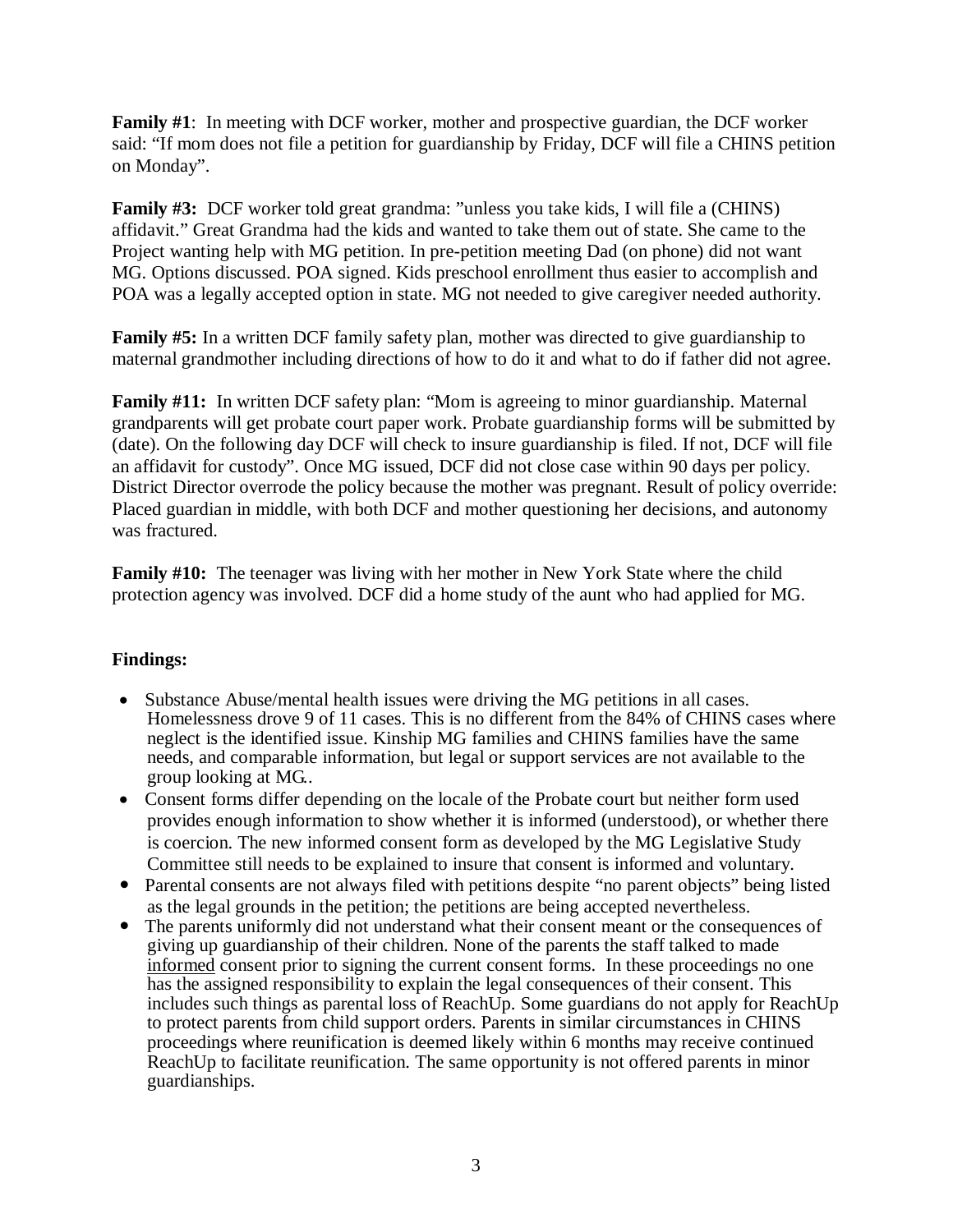- There was no predictable approach by DCF to using MG vs using conditional custody to family member via a CHINS petition in the Family Court. DCF told families to use MG despite DCF Policy 85. The reasons behind the policy, i.e. to give autonomy to the guardian and avoid splitting of authority, are valid. When DCF continues to be involved, parents and guardians alike experienced confusion about the roles of DCF, the guardian, and the DCF service providers.
- The understanding of family members about their legal options improved significantly when provided in a family friendly, non-adversarial fashion. Staying neutral with the kinship triad was key to ongoing support requests because supports, not adversarial tactics, were provided. Supports are most helpful when the whole family can hear the same information and can work together to decide whether MG would be the best approach and what supports will be needed while the MG is in effect.
- Short term use of power of attorney (as in Tennessee) provides an interim, less formal, no court involved structure for short-term out of home placements. This should be considered by Vermont.
- No overall family plan was created. Most families are not ready at the pre-hearing stage to answer questions about:
	- o How long the guardianship is intended to last;
	- o Plan for parent/child contact;
	- o Plan for what needs to happen for MG to end;
	- o What supports needed for the MG to end;
	- o How major decisions about children are going to be made.
- Judge in one case used project staff to work out issues in first 60 days. If a support structure is in place, a 60 day hearing could be an effective way for the family to get back to court and be prepared to lay out a family plan. Such a hearing will not work if no support infrastructure for the families is in place.

#### **Proposals from the Project:**

**Families should have the right to choose the process:** Families where non-emergency alternative out-of-home placement is under consideration should have greater involvement in determining which process to be used.

**DCF should refer families at high risk of out of home placement to supportive organizations that offer legal education and peer support to inform families about the difference between the MG and CHINS process so families can choose which will best meet their needs:** The efficacy and cost saving of legal education and specialized peer support have proven in other disciplines to achieve better outcomes. Both must be available so all parties can make informed decisions. This works equally well when families are considering a Minor Guardianships and when DCF contemplates filing a CHINS petition that could result in a kinship foster placement, non-kin foster care, conditional custody or permanency guardianship.

**Legal Education is necessary in both MG and CHINS cases:** The processes are very different and give different pathways to reunification and decreased time spent in out-of-home care. Legal educators help families understand the consequences of each and can serve as connectors to community based services.